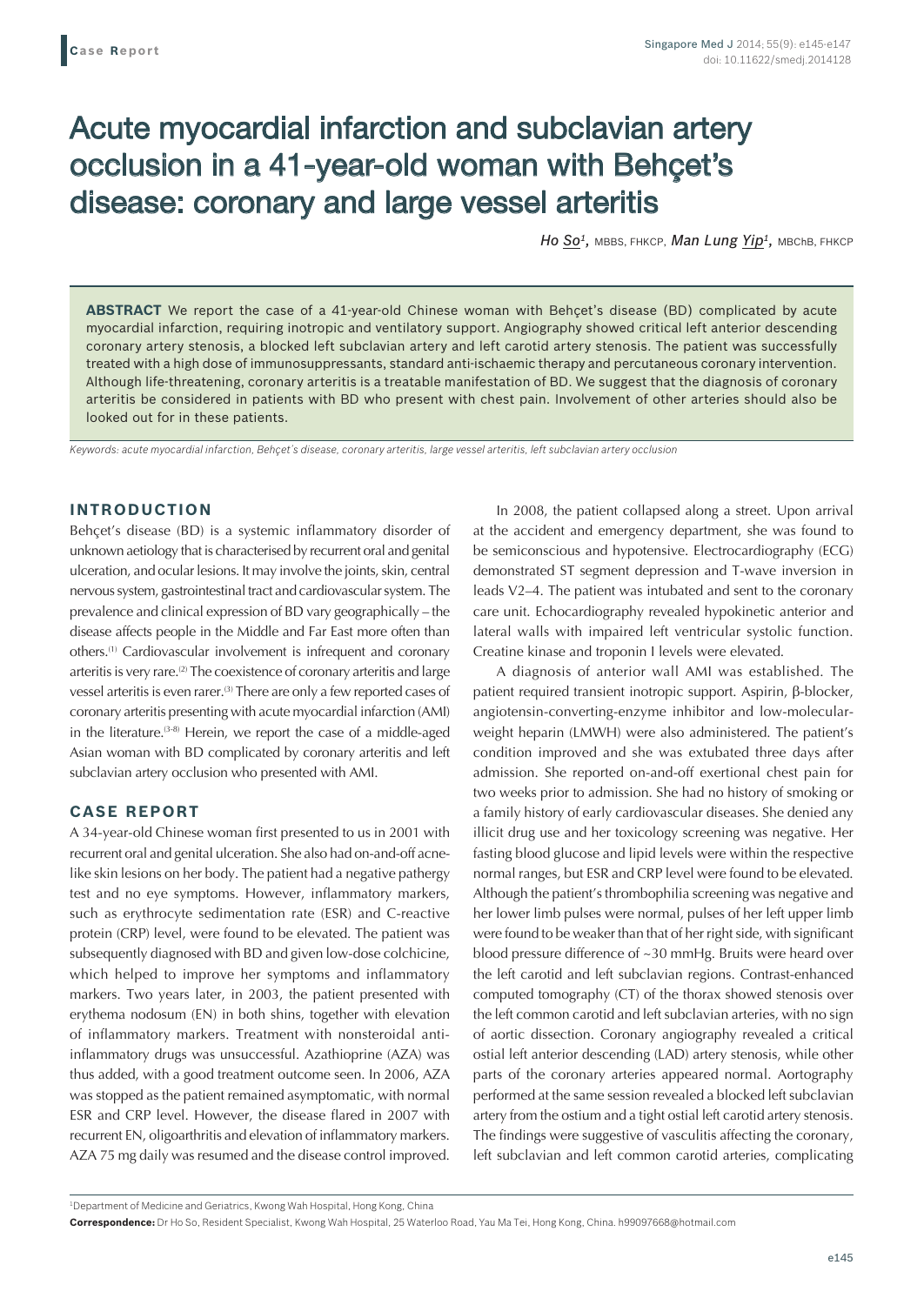BD. Prednisolone 60 mg daily was started, and colchicine 1 mg daily and AZA 125 mg daily were administered. The patient's inflammatory markers normalised shortly and she was discharged.

Upon discharge, the patient again complained of persistent exertional chest pain. Her exercise tolerance was limited to 5 min of level ground walking. She was admitted one month later for persistent chest pain at rest. ECG revealed dynamic ST segment depression in leads V2–3. There was no enzyme leak. The patient's condition was treated as unstable angina with a course of LMWH. Percutaneous transluminal coronary angioplasty (PTCA) and stenting with drug-eluting stents to the left main and LAD arteries were subsequently done. Clopidogrel was administered to the patient, which relieved her chest pain. Repeat echocardiography showed improved anterior wall contraction and left ventricular systolic function.

However, the patient complained of mild left upper limb numbness with on-and-off lightheadedness. Magnetic resonance (MR) angiography confirmed the subclavian steal phenomenon. Percutaneous endovascular balloon angioplasty was done with successful dilation of the subclavian occlusion, and the patient's symptoms improved. The prednisolone dosage was tapered down and maintained at a low dose. The inflammatory markers remained within normal ranges, and the patient has remained well since.

### **DISCUSSION**

BD is often considered a multisystemic vasculitis with a remitting and relapsing course. Clinically evident vascular involvement aries from 7% to 29%.<sup>(2)</sup> Venous lesions are more common. Large arterial lesions are infrequent and occur in 1.5%–2.2% of all patients with BD.<sup>(9)</sup> These lesions are usually aneurysmal. Occlusive large arterial diseases rarely occur. Cardiac involvement in BD, although very uncommon, carries a poor prognosis with mortality as high as 20%,(10) and includes conduction abnormalities, valvular problems, cardiomyopathy, endomyocardial fibrosis with intracardiac thrombi and coronary artery disease.

AMI most often occurs due to atherosclerotic coronary artery disease.(11) However, in our patient who had no traditional cardiovascular risk factors, coronary arteritis leading to vascular endothelial cellular dysfunction has to be considered. The supporting clinical evidence includes the elevation of inflammatory markers, which usually coincide with her disease flares and positive response to high dose of immunosuppressants. The coexistence of subclavian and carotid stenoses also points to a widespread arteritic process. Unfortunately, histology was not available in this case. The common histological abnormalities of vasculitis in BD include lymphocytic and plasma cell infiltration, disrupted internal elastic lamina, aneurysm and occlusive thrombosis.(3) On the other hand, BD has been said to be associated with coagulation and fibrinolytic system disorders, which may lead to myocardial infarction; however, recent work showed that none of the procoagulant factors are clinically significant in BD. (12)

To the best of our knowledge, there is only one other case report in the literature describing the coexistence of coronary and

large vessel arteritis in the same patient with BD.<sup>(3)</sup> In Iyisoy et al's report, a 42-year-old Turkish woman had been diagnosed with BD and pericardial effusion for 14 years. She presented with acute ST elevation and was diagnosed with AMI, consequently receiving thrombolytic therapy. Coronary angiography in this patient showed total occlusion of the LAD artery. Subsequently, the left internal mammary artery was grafted to the LAD artery. Approximately one year after the bypass surgery, digital subtraction angiography of the left subclavian artery, performed due to pain in the chest and left arm, showed total occlusion of the left subclavian artery and stenosis of the segment of the right internal carotid artery distal to the posterior communicating artery. A saphenous vein graft was placed between the left and right subclavian arteries, and the patient's symptoms improved. Iyisoy et al concluded that AMI in the patient was due to arteritis and not atherosclerosis, as there was no evidence of atherosclerosis in the biopsies of the arteries obtained during surgery or the presence of cardiovascular risk factors. There are striking similarities between this patient and ours, with the exception being that the occlusive vascular lesions in the former were treated surgically. The immunosuppressive regime employed in Iyisoy et al's<sup>(3)</sup> case was, however, not mentioned.

According to the European League Against Rheumatism (EULAR) recommendations for the management of BD, there is no good quality evidence to support the use of anticoagulants, antiplatelets and antifibrinolytics, or guide the choices of immunosuppressants in the management of major vessel disease.<sup>(13)</sup> Several different therapeutic approaches to manage AMI in patients with BD have been reported in the literature. For instance, Hattori and Kawana described a patient with BD who was successfully treated for myocardial infarction using methylprednisolone 1,000 mg for three days, followed by prednisolone 60 mg daily.<sup>(6)</sup> The use of primary PTCA or thrombolytic therapy has also been reported. $(7)$  Considering its high mortality, it might be prudent to first treat AMI according to the standard treatment protocol for the condition.

Regarding definitive treatment for occlusive arterial lesions, the optimal approach and timing is largely unknown. It is generally believed that during the acute phase of vasculitis, the inflamed and fragile tissues are difficult to manipulate, with high frequency of complications encountered. Vascular complications following arterial bypass surgery are common in patients with BD – a study found a 24% rate of graft occlusion and 13% rate of anastomotic pseudoaneurysm formation.<sup>(14)</sup> Meanwhile, the longterm outcome of coronary stent implantation in patients with BD is still unknown, and it is yet unclear whether vasculitis may cause more rapid in-stent restenosis. In view of this, medical treatment may be preferred for BD patients with occlusive vascular lesions. If medical treatment fails, surgery or interventional radiology procedures should be performed when the disease is quiescent.

We strongly believe that the AMI and left subclavian artery occlusion in our patient were due to an arteritic process. We also demonstrated successful treatment of the occlusive lesions with endovascular interventions after the disease activity was controlled by immunosuppressive therapies. As coronary arteritis